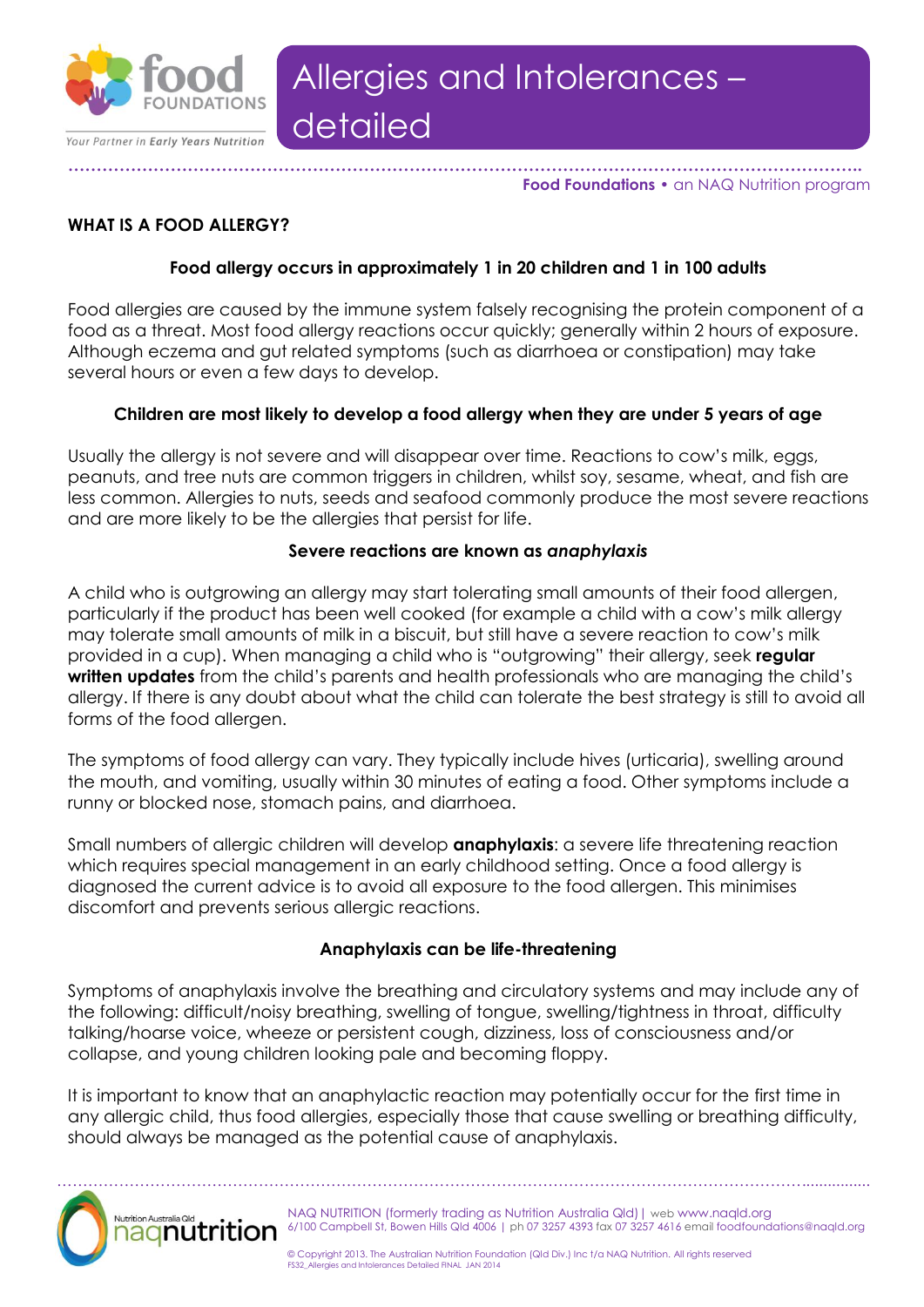

#### **………………………………………………………………………………………………………………………….. Food Foundations •** an NAQ Nutrition program

#### **The Australasian Society of Clinical Immunology and Allergy [\(www.allergy.org.au\)](http://www.allergy.org.au/) has some general feeding advice regarding allergy prevention and more detailed advice for children diagnosed with allergy or intolerance**

#### **WHAT IS FOOD INTOLERANCE?**

Food intolerance is a reaction to food that does not involve the immune system. There are various theories as to why food intolerance occurs. The team at Royal Prince Alfred (RPA) Allergy Unit have identified that intolerances are triggered by food chemicals which cause reactions by irritating nerve endings in different parts of the body, similar to the way certain drugs can cause side-effects in sensitive people.

Common symptoms in children include recurrent hives and swellings, rhinitis or sinusitis (frequently running or stuffy nose), recurrent mouth ulcers, stomach pains and bowel irritations (loose, frequent, often very smelly stools or even constipation). Children with food intolerances may also present as irritable, restless or demonstrate behavioural problems such as defiance, exaggerated moodiness or even Attention Deficit Hyperactivity Disorder (ADHD) like behaviour.

| Food<br><b>Chemical</b> | Where it may be found in large amounts                                                                                                                                                                                                                                                                                                                                                                                                                                                                                                                           |
|-------------------------|------------------------------------------------------------------------------------------------------------------------------------------------------------------------------------------------------------------------------------------------------------------------------------------------------------------------------------------------------------------------------------------------------------------------------------------------------------------------------------------------------------------------------------------------------------------|
| <b>Amines</b>           | Processed, aged or smoked meats<br>$\bullet$<br>Seafood (except very fresh versions)<br>٠<br>Pork<br>٠<br>Poultry skin<br>$\bullet$<br>Most cheeses<br>Soy sauce<br>٠<br>Yoghurt<br>٠<br>Gravies<br>Sauces<br>Commercial stock<br>Vinegar<br>Yeast extracts<br>Chocolate<br>Cocoa<br>Nuts and seeds<br>Most brightly coloured, well ripened fruit and vegetables such as<br>$\bullet$<br>spinach, broccoli, tomatoes, citrus fruit and dried fruit<br>Leftovers containing protein or amine rich foods (unless immediately<br>$\bullet$<br>frozen after cooking) |

The food chemicals known to be responsible in causing food intolerances include:

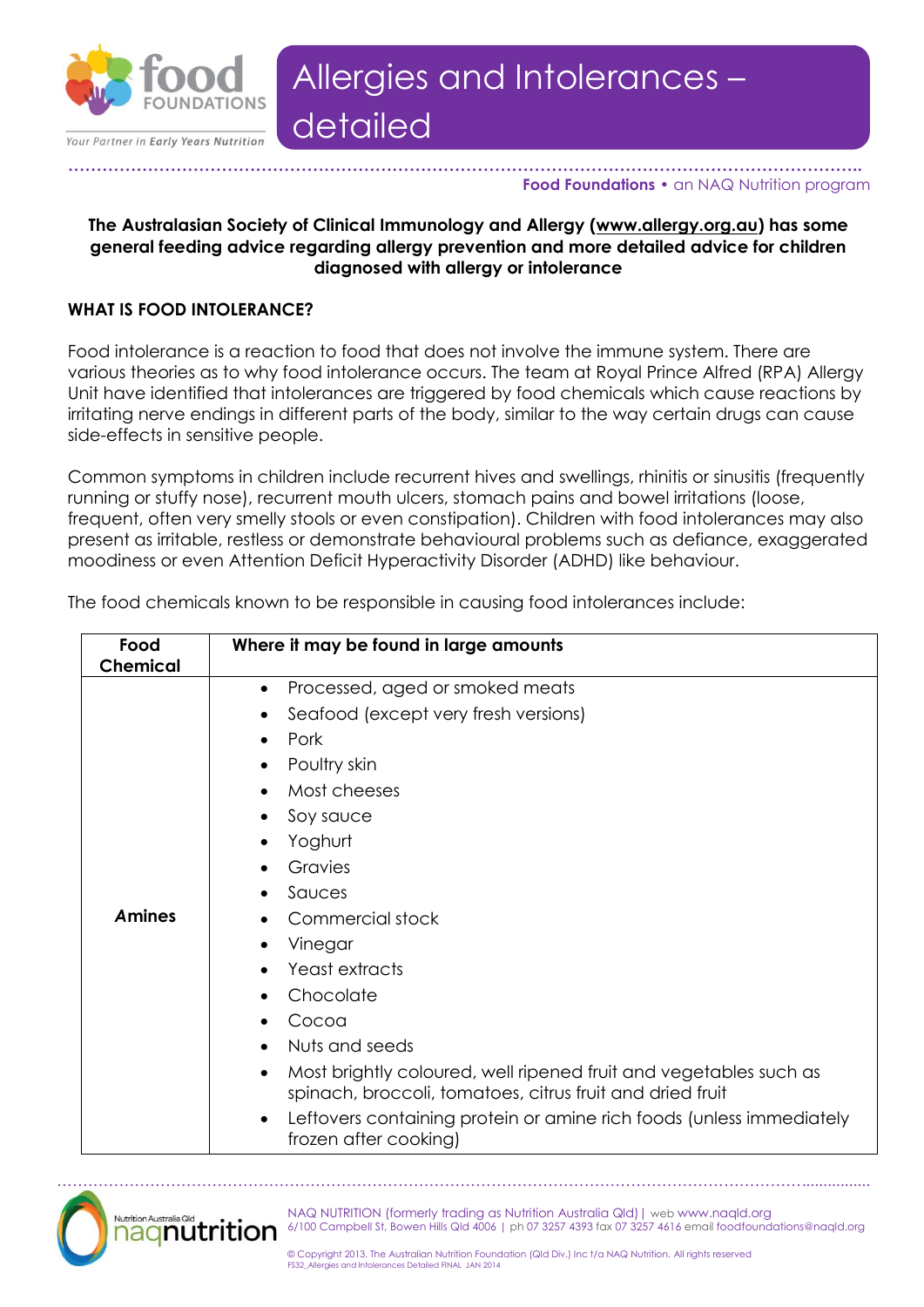

**…………………………………………………………………………………………………………………………..**

Your Partner in Early Years Nutrition

**Food Foundations •** an NAQ Nutrition program

| <b>Salicylates</b> | Processed meats<br>$\bullet$                                                                                                                                              |
|--------------------|---------------------------------------------------------------------------------------------------------------------------------------------------------------------------|
|                    | Vinegar                                                                                                                                                                   |
|                    | Sauces<br>٠                                                                                                                                                               |
|                    | Yeast extracts<br>٠                                                                                                                                                       |
|                    | Juices – made from high salicylate fruit and vegetables<br>٠                                                                                                              |
|                    | Nuts – not cashews<br>$\bullet$                                                                                                                                           |
|                    | Seeds and their oils<br>$\bullet$                                                                                                                                         |
|                    | Most brightly coloured fruit and vegetables<br>٠                                                                                                                          |
|                    | Salicylates tend to be concentrated just under the skin of fruit<br>$\circ$<br>and vegetables and are much higher in under-ripe fruit                                     |
|                    | Amines tend to increase as the fruit ripens whilst the salicylate<br>$\circ$<br>content decreases                                                                         |
|                    | Corn cereals and products (except corn flour)<br>٠                                                                                                                        |
|                    | Most herbs and spices, mint products, fruit flavoured products,<br>$\bullet$<br>honey and jams                                                                            |
|                    | Often present in fragrant or strong smelling cleaning and laundry<br>$\bullet$<br>products, toiletries, medications and oils (e.g. lavender, eucalyptus,<br>tea tree oil) |
|                    | Processed and seasoned meats and poultry<br>٠                                                                                                                             |
| <b>Glutamates</b>  | Cheese                                                                                                                                                                    |
|                    | Fermented sauces                                                                                                                                                          |
|                    | Gravies                                                                                                                                                                   |
|                    | Stock                                                                                                                                                                     |
|                    | Yeast extracts                                                                                                                                                            |
|                    | Tomato products<br>$\bullet$                                                                                                                                              |
|                    | Mushrooms<br>$\bullet$                                                                                                                                                    |
|                    | Spinach                                                                                                                                                                   |
|                    | <b>Broccoli</b>                                                                                                                                                           |
|                    | Grapes and dried grape products                                                                                                                                           |
|                    | Plums and prunes                                                                                                                                                          |